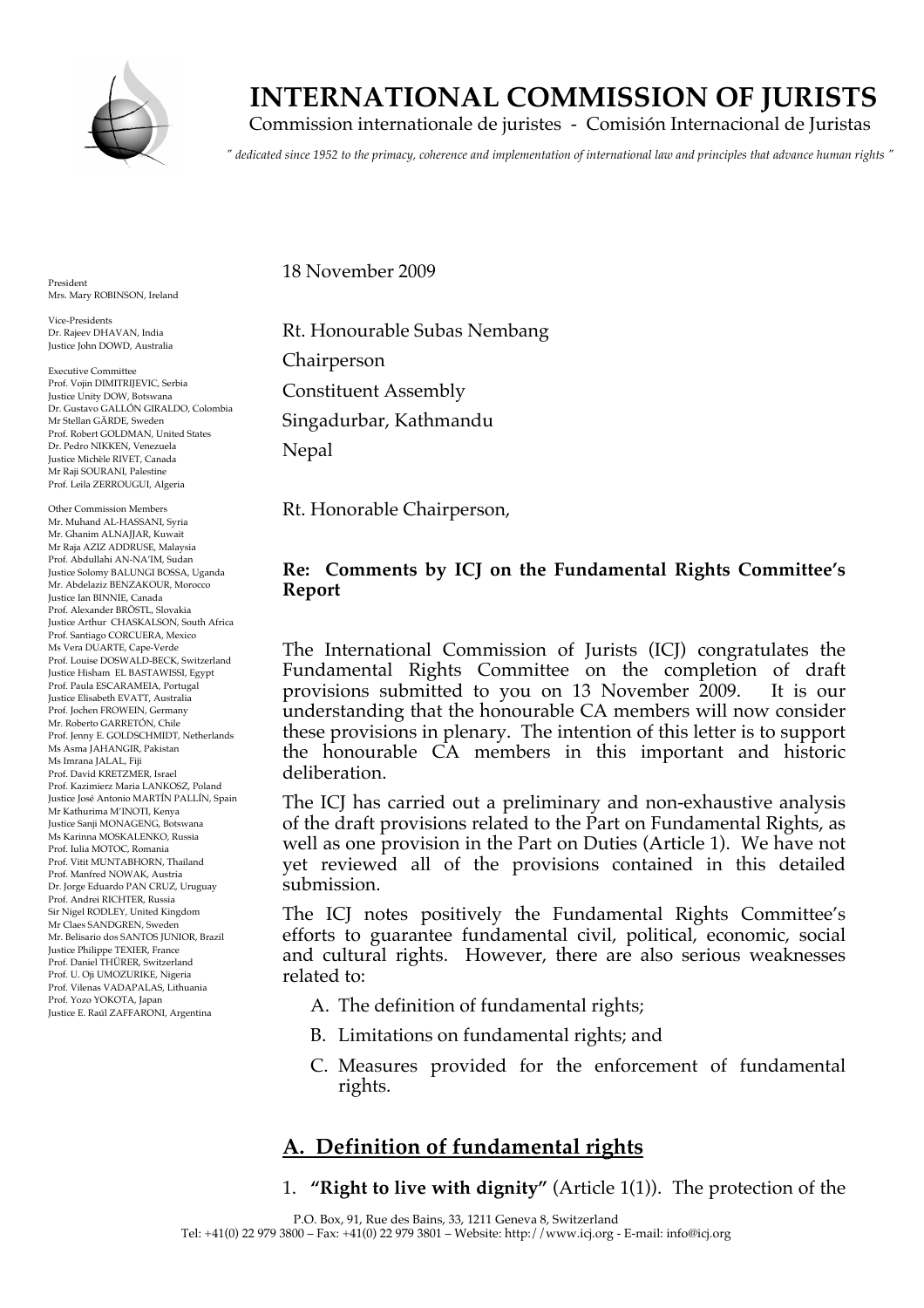right to life, itself, is not clearly defined. A specific provision on the right to life is indispensable for any human rights instrument of general scope. The prohibition against violations of the right to life is peremptory norm of international law and such violations may constitute a crime under international law. It is advisable that the text include 'the right to life, including the right to be free from the arbitrary deprivation of life'.

- 2. **Liberty** (Article 2(1), 14(4)).
	- 2.1. Article 2(1). This provision fails to guarantee the right to "**security of person**" and other related fundamental rights. It is advisable that the text provide for "the right to liberty and security of the person" and guarantee explicitly against arbitrary arrest and detention, while also guaranteeing procedural safeguards, the right to challenge the lawfulness of detention before an independent court in *habeas corpus* or similar proceedings, and provide for compensation when these rights are violated (ICCPR, Article 9).
	- 2.2. Article 14(4). This Article allows the State in overly broad and vague terms to require "**compulsory service for public purposes**." It is advisable that the text avoid the danger of compulsory service amounting to forced or coercive labour by narrowing this provision to the more narrow grounds of compulsory service that are allowed under international law: military service (with the option of exemption on basis of being a conscientious objector), emergencies, and "normal civic obligations" that citizens normally would engage in voluntarily (ICCPR, Article 8: ICESCR, Article 6; ILO 29 - *Forced Labour Convention*, Article 2(2)).
- 3. **Enforced disappearances**. There is no provision to address Nepal's history of enforced disappearances, which constitutes a crime under international law. It is advisable that this provision be expanded to include:
	- o the fundamental right of everyone not to be subjected to enforced disappearance,
	- o that no exceptional circumstances may be invoked to justify an enforced disappearance and
	- o that an enforced disappearance shall be punishable as a criminal offence without the possibility of amnesty or the imposition of a statute of limitations on this continuing violation.
- 4. **Right against torture** (Article 7).
	- 4.1. **Punishment**. Article 7(1) fails to prohibit 'punishment' that amounts to torture or any other cruel, inhuman or degrading treatment or punishment. This would amount to a serious omission given Nepal's obligations under the *UN Convention against Torture and Other Cruel, Inhuman or Degrading Treatment or Punishment*. It is advisable that this provision explicitly prohibit "torture or any other cruel, inhuman or degrading treatment or punishment".
	- 4.2. **Compensation**. Article 7(2) uses the concept of "appropriate compensation". However, compensation is only one part of the broader rights of victims under the concept of "reparations". It is advisable that this provision include the right of the victim under Article 14 of the CAT (*UN Convention Against Torture and Other Cruel, Inhuman or Degrading Treatment or Punishment*) to "an enforceable right to fair and adequate compensation, including the means for as full rehabilitation as possible", and that dependants of victims that have died are also entitled to compensation.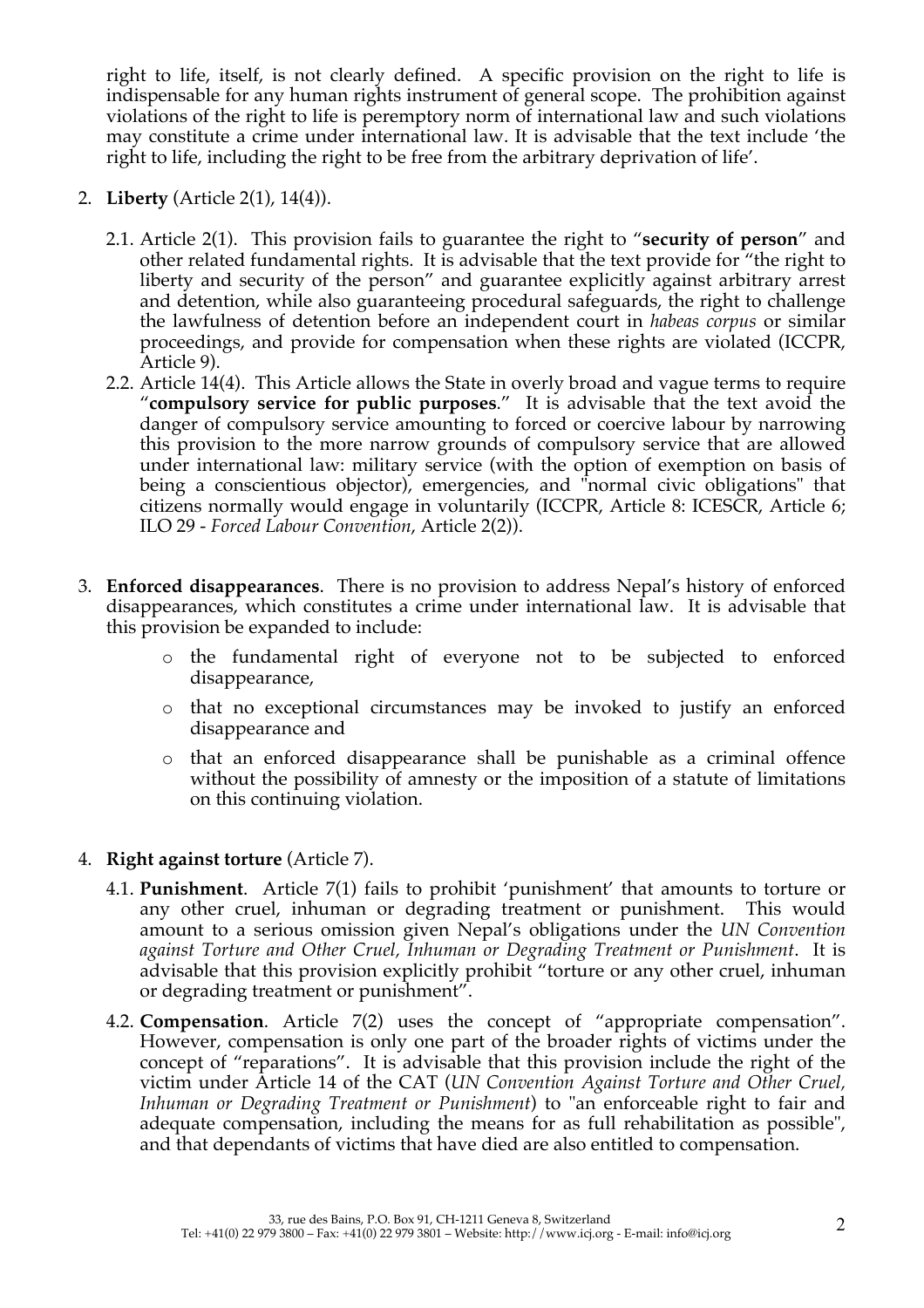5. **Substantive Equality, Right Against Untouchability, Rights of Women and Dalits** (Articles 3, 9, 23 & 25). Despite the fact that the most prevalent grounds of discrimination such as *sex*, *religion* or *caste* have been prohibited bases of discrimination since at least 1951, discrimination continues to characterise Nepali society. The current text is unlikely to address this lack of significant progress because it appears only to guarantee 'identical treatment' (or what is often called 'formal equality') rather than substantive equality. It is advisable, therefore, to revise the current provisions (Articles 3(2), 3(3), 9, 23, 25) to ensure that every individual is entitled to substantive equality under the law and to substantive equality in the protection and benefit of the law without discrimination.

Such a provision would allow judicial review regarding the substance and effects of legislation and government actions. Courts should be permitted to look at the historical causes of discrimination against disadvantaged groups. In its current form, courts would instead be restricted to looking only at formal distinctions on the surface of challenged legislation.

- 6. **No discrimination for work of equal value** (Article 3(4)). The current provision provides for non-discrimination for men and women doing the same work. However, it does not address different work that is of equal value. Under the concept of employment equity, it is important to properly value this work. This is especially important in Nepal, where women often perform low-valued work that is not performed by men, but that is equal in value to other kinds of work. It is advisable that the provision be reviewed with the goal of ensuring that different work that is of equal value, whether performed by men or women, is paid equally.
- 7. **Prohibited grounds of discrimination: Financial status**. It is advisable that Article 3(3) include "financial status" as a prohibited ground of discrimination, mirroring article 3(2).
- 8. **Right to legal counsel** (Article 5(2)). This provision establishes the right to legal counsel "from the time of arrest". It is advisable, however, to ensure that this right apply 'throughout all stages of the legal process', in order to comply with Nepal's international obligations (see the *UN Body of Principles for the Protection of All Persons under Any Form of Detention or Imprisonment*, Principles 17 and 18, and Article 14 (3) (b), ICCPR).
- 9. **Legal Aid** (article 5(10)). The current provision creates a right to legal aid for indigent people. In order to make certain that legal aid will be available whenever a poor person's constitutionally protected interests are jeopardized or violated, it is advisable to convert article 5(10) into a separate article that ensures the right of any indigent person shall have the right to free legal aid in cases where their Fundamental Rights are threatened or have been violated.
- 10. **Rights of those under preventive detention** (Article 5). This provision denies those under preventive detention the right to legal counsel and the right to be produced before a judicial authority within 24 hours. This exclusion fails to ensure that anyone detained, whether under preventive detention or as a criminal suspect or as a convicted person, has swift access to the outside world, especially a lawyer and a judge. This guarantee is an essential safeguard against serious human rights violations, including enforced disappearances, extrajudicial execution and torture and other ill-treatment. It is advisable that this provision incorporate a guarantee that all detained persons, regardless of the reason why they are arrested and detained, must be brought "promptly" before a judicial authority and be able to access to a lawyer "without delay" (*UN Body of Principles*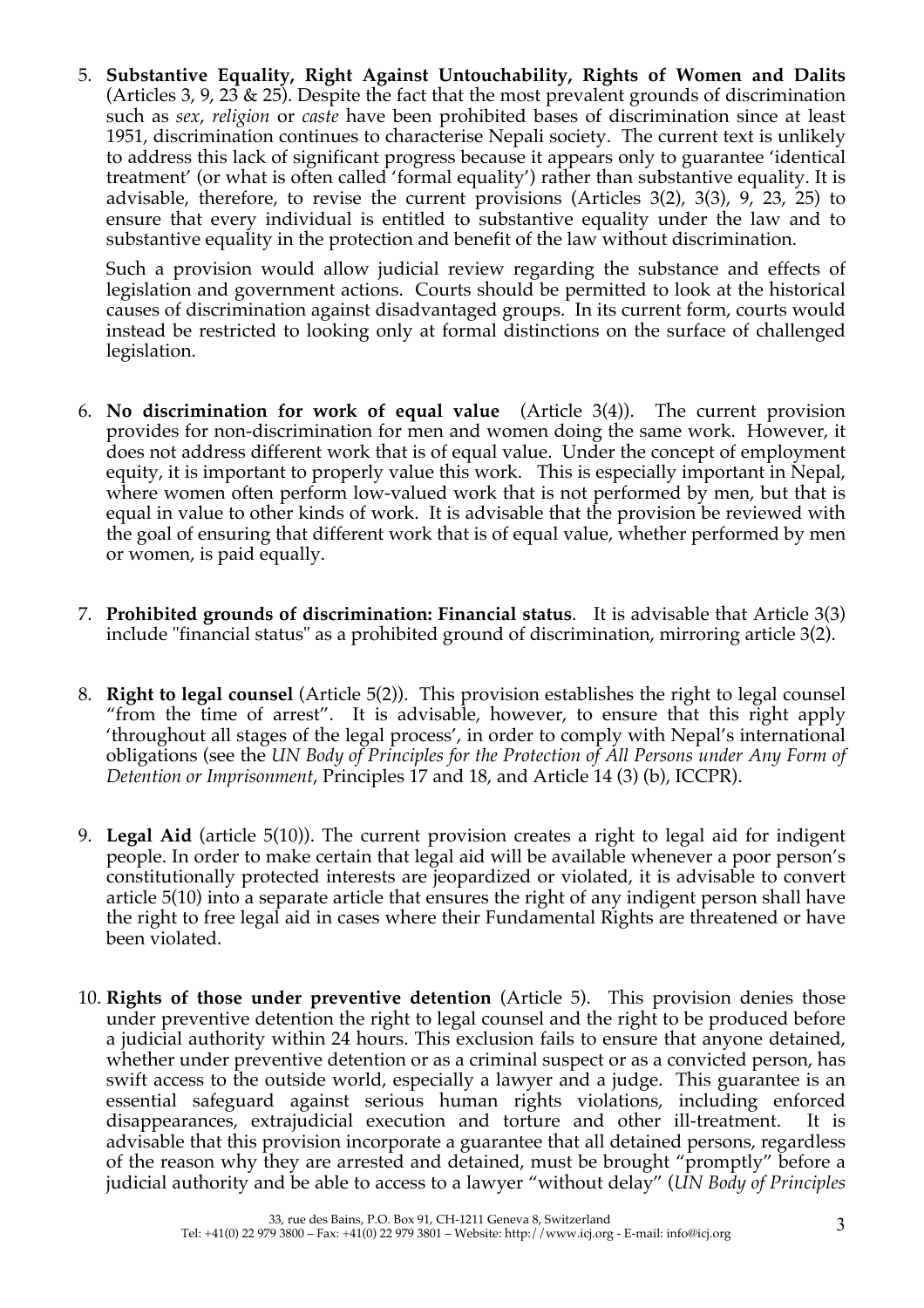*for the Protection of All Persons under Any Form of Detention or Imprisonment*, Principle 11 (1), 17, 18).

11. **Civil and political rights**. The current provisions do not include important civil, political, indeed, democratic rights contained in international human rights instruments ratified by Nepal. Among these, it is essential and advisable to include the right of citizens to take part in public affairs, to elect and be elected.

### 12. **"As prescribed by law" or "provided by law"**.

- 12.1. **Regarding compensation**. The phrase, "as prescribed by law", refers to future implementing legislation related to compensation for the consequences of violations of the right against torture (Article 7) or the right against preventive detention (Article 8). It is advisable to explicitly create in this provision a right to the broader category of "reparations", including an enforceable right to fair and adequate compensation and to rehabilitation (see also paragraph 4, above, regarding the norms under the Convention against Torture).
- 12.2. **Regarding right to privacy** (Article 13). The right to privacy is provided in Article 13 as "inviolable" "except in circumstances provided by law". Those circumstances are not described nor is any standard created to ensure that such future laws do not violate this fundamental right. It is advisable to add a provision to ensure that any exceptions provided by law are "reasonable", limited to a case-bycase basis, and carried out in a manner that is also reasonable and consistent with fundamental rights.

#### 13. **Future Implementation of Economic, Social and Cultural Rights** (31(1), 31(2)).

13.1. Article 31(1) creates a separate legal regime for economic, social and cultural rights. It provides that all of the rights, which, on their face, are stated in very positive and comprehensive terms (e.g., rights to education, health, employment, housing, food, social justice and social security) are all subject to being 'provided for by law'. This means that the 'rights', considered fundamental under international human rights law binding on Nepal, would actually have no constitutional status at all. Instead, their only status would be statutory—if and when the legislature chooses to enact relevant legislation. It is advisable to simply remove article 31(1).

13.2. Article 31(2) calls upon the Government to enact implementing legislation regarding rights "in this Part" within two years. This provision undermines the constitutional recognition and guarantee of rights that already exist. In other words, it is advisable that the rights in this part unambiguously take effect immediately. This can be achieved simply by deleting article 31(2).

## B. **Limitations on fundamental rights**

- 14. **"Reasonable restrictions"** (Articles 2, 3, 4). The current provisions allow the Government to impose "reasonable restrictions" on fundamental rights on the overly broad and vague grounds of threats to "harmony", "relations", "decent public behaviour", "the interest of the general public", or the "social dignity of the individual". The use of this kind of "reasonableness" test is contrary to that established under international law. Specifically, under international human rights law (and good practice around the world), it is legitimate for a government to restrict the rights to freedom of expression, assembly and association only if the restrictions are:
	- o specifically provided by law,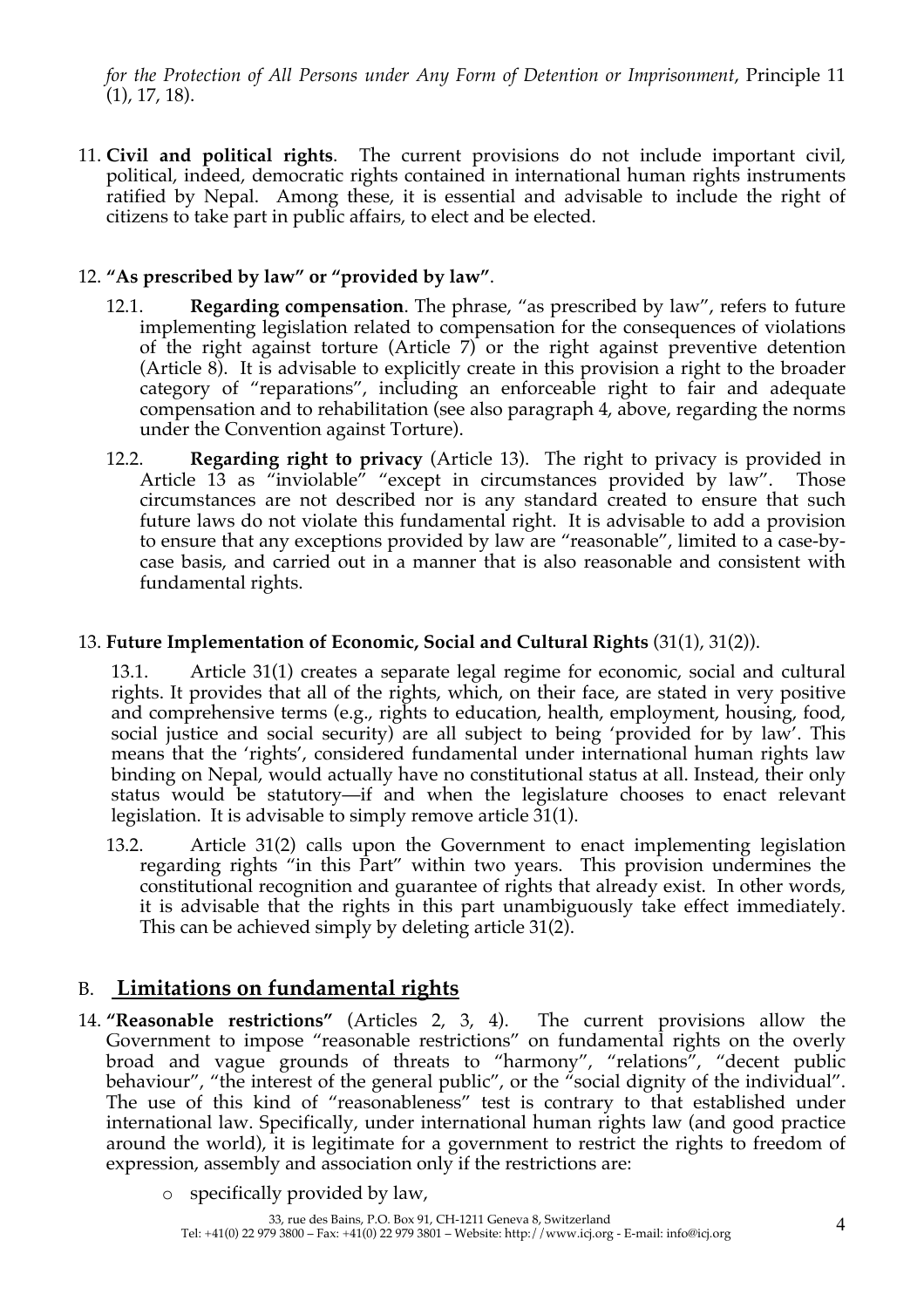- o the least restrictive means necessary in a democratic society,
- o intended to protect a legitimate interest, including respect of the rights and reputations (or freedoms) of others, the protection of national security or public order, or public health or morals. Such language is found in Articles 19, 21 and 22 of the ICCPR, which has been ratified by Nepal and which therefore applies directly in Nepali law.

It is advisable to redraft this provision in order to comply with these international norms.

#### 15. **Duties of Citizens** (Duty Part 1(b), 1(d); Fundamental Rights Part, Article 14(4)).

- 15.1. **Secrecy**. Article 1(b) requires that citizens maintain secrecy of information on the grounds of national security. This overly broad and vague language creates conditions for arbitrary restrictions on fundamental rights, particularly freedom of expression. There is a general presumption under Nepal's international human rights obligations that information can be exchanged freely (ICCPR, Article 19(2)). Under Nepal's international legal obligations, the state can adopt legislation or similar measures requiring that individuals do not disclose particular pieces of information, provided these limitations fall within the narrow scope of limitations already permitted to freedom of expression, but. It is advisable on this basis to remove this provision.
- 15.2. **Compulsory Labour**. Both Article 1(d) of the Part on Duties and the exception in the Part on Fundamental Rights (Article 14(4)) allow the State to describe certain kinds of work as "compulsory" on the overly broad and vague basis that it serves a "public purpose". It is advisable that the text avoid the danger of compulsory service amounting to "forced or coercive labour" by narrowing this provision to the more narrow grounds that are allowed under international law: military service (with the option of exemption on basis of being a conscientious objector), emergencies, and "normal civic obligations" that citizens normally would engage in voluntarily, (ICCPR, Article 8: ICESCR, Article 6; ILO 29 - Forced Labour Convention, Article 2(2)).
- 16. **Preventive Detention** (Article 5(2), 5(3), 8(2)). Article 8 permits detention without charge or trial on the broad and vague grounds of threats to "law and order". Article 8(2) allows restrictions on access to information by family members regarding the condition of persons under preventive detention in certain situations. Articles 5(2) and 5(3) restrict the access to justice by those under preventive detention, denying access to legal counsel and to review by the judiciary within 24 hours. These measures violate Nepal's international human rights obligations.
	- 16.1. Article 8. The use of preventive (or 'administrative') detention is limited to exceptional threats to public security (see UN Human Rights Committee regarding Article 9, ICCPR). Except in narrow circumstances that are legally prescribed, limited in time, and subject to judicial review and all procedural guarantees, preventive detention must be considered arbitrary. It is advisable to narrow the grounds for preventive detention in this provision to these more specific and limited criteria.
	- 16.2. Article 8(2), 5(2), 5(3). No restriction on access by family members to a detained person is permissible under Nepal's international human rights obligations. Similarly, especially in situations of preventive detention, access to legal counsel and to review by an independent, impartial and competent judicial authority is essential and required under international law. It is advisable to remove these limitations on fundamental rights.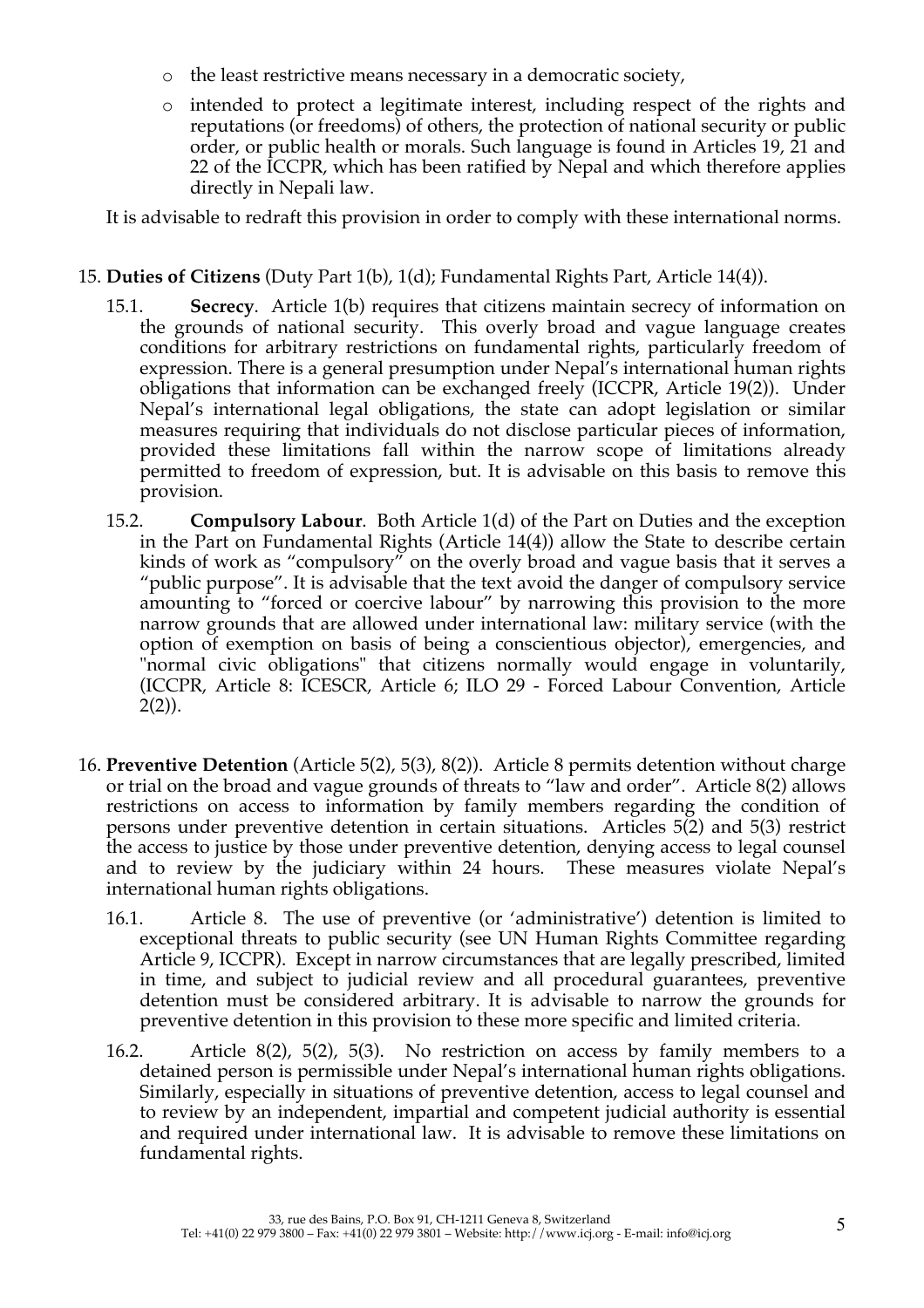- 17. **Non-citizens** (Article 2(2), 5(2), 5(3), 16, 18, 20, 21 and 22). The current provisions deny arbitrarily many fundamental rights to non-citizens. Under the *International Covenant on Civil and Political Rights*, Nepal must guarantee "all individuals within its territory and subject to its jurisdiction the rights recognized in the present Covenant without distinction of any kind, such as race, color, sex, language, religion, political or other opinion, national or social origin, property, birth or other status" (ICCPR, article 2.1). The only rights specifically enjoyed only by citizens under the ICCPR are the rights to elect and be elected and to take part in public affairs (ICCPR, Article 25). Permissible restrictions on the rights of non-citizens are same as those that apply to citizens: a threat to national security, public safety, public order, public health or morals or the rights and freedoms of others. As long as non-citizens observe the country's laws and respect the customs and traditions of the people, they are also allowed the same rights as citizens to join trade unions and to have access to social services, health care, education, and social security. It is therefore advisable to conduct a careful review of the provisions that limit rights to citizens, ensuring compliance with these international obligations.
- 18. **Right to justice denied to a "Citizen of an enemy state"** (Article 5(2), 5(3)). It is contrary to international human rights law to deny the right to justice on any grounds. Even in the context of armed conflict, enemy combatants enjoy the right to justice. It is advisable to remove this restriction.
- 19. **Right to Housing only to be Terminated Pursuant to Reasonable Law** (Article 22(2)). It is advisable to explicitly require that the termination laws applied by the courts be just and reasonable.

## **C. Weak enforcement of rights, including the right to a remedy**

- 20. **Retroactivity** (5(4)). This provision contradicts Nepal's obligation to prosecute those acts that were crimes under international law even if, at the time of the criminal act, no domestic provisions existed (Article 15, ICCPR). It is advisable to clarify that this provision does not apply to acts that were crimes under international law at the time of their commission.
- 21. **Jurisdiction of District Courts**. The current draft does not address the critical problem of access to adequate judicial remedies where fundamental constitutional rights are violated. It is advisable to conduct a thorough review of this issue and to consider extending full and complete jurisdiction to District Courts.
- 22. **Constitutional Remedy and Reparations** (Article 6(2), 7(2), 31). The current draft does not make reference to the right of victims to reparations, an essential part of the victim's right to a remedy. "Social rehabilitation and compensation" (Article 6(2), 7(2)) are both contained in the concept of "reparations", which also extends to other kinds of reparation under international human rights norms, including rehabilitation and restitution. It is advisable to state in this provision that victims shall be "entitled to full reparation, including fair and adequate compensation" (UN Basic Principles and Guidelines on the Right to a Remedy and Reparation for Victims of Gross Violations of International Human Rights Law and Serious Violations of International Humanitarian Law).

More generally, fundamental rights require a specific remedial provision that is tailored to address the myriad of ways in which rights may be violated. Existing provisions in the judiciary chapter may well be inadequate for this constitutional purpose. It is advisable that a provision that addresses the question of remedies be created. It ought to be drafted